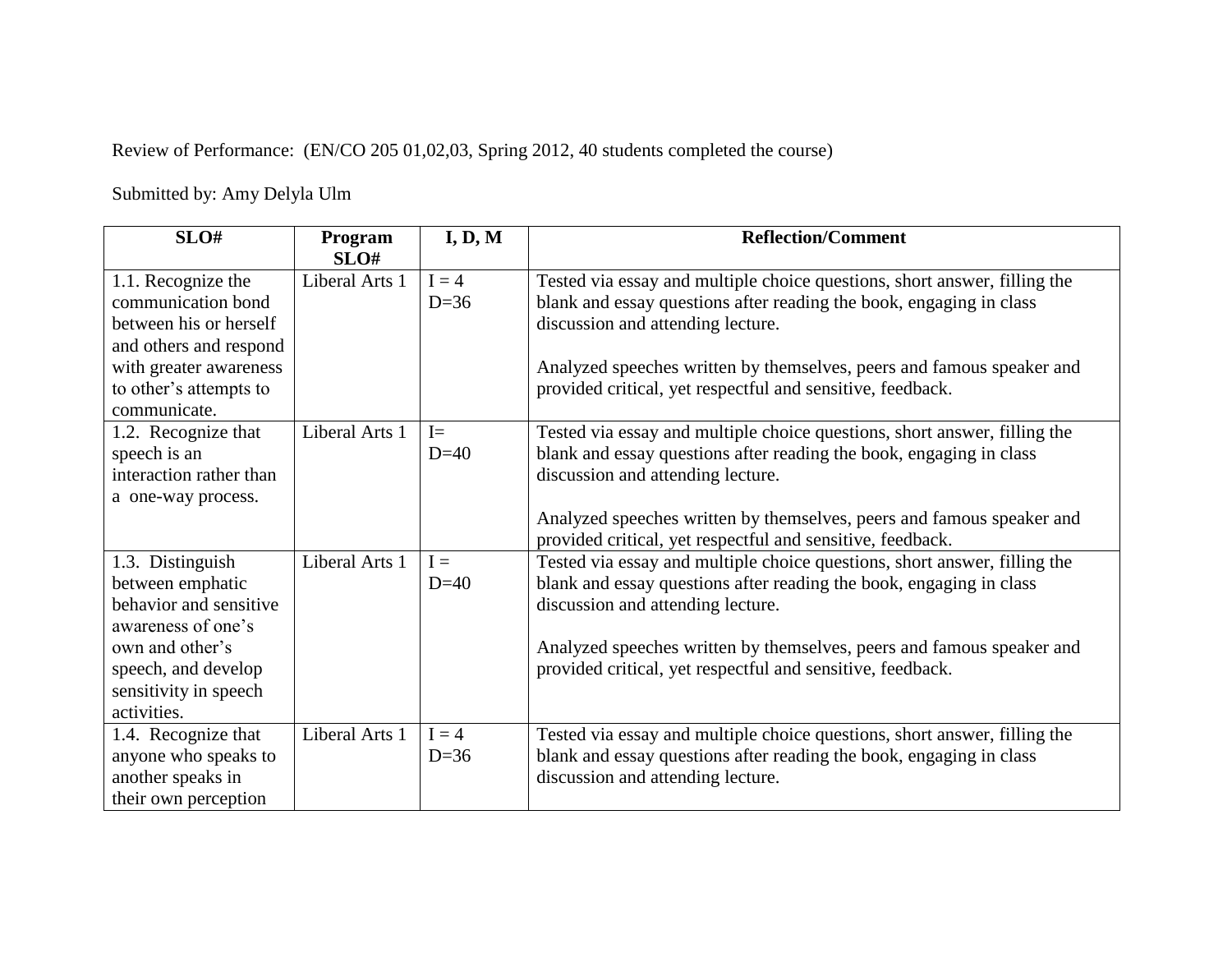| of that person.        |                |             |                                                                           |  |
|------------------------|----------------|-------------|---------------------------------------------------------------------------|--|
| 1.5. Recognize that    | Liberal Arts 1 | $I=$        | Tested via essay and multiple choice questions, short answer, filling the |  |
| our meanings depend    |                | $D=40$      | blank and essay questions after reading the book, engaging in class       |  |
| on our perceptions     |                |             | discussion and attending lecture.                                         |  |
| and our ability to     |                |             |                                                                           |  |
| perceive and partly    |                |             |                                                                           |  |
| upon our social and    |                |             |                                                                           |  |
| cultural conditioning. |                |             |                                                                           |  |
| 2.1. demonstrate a     | Liberal Arts 2 | Mini        |                                                                           |  |
| usable awareness of    |                | Speeches    | Analyzed speeches written by themselves, peers and famous speaker and     |  |
| the effect of pitch,   |                | $I=$        | provided critical, yet respectful and sensitive, feedback.Gave three      |  |
| quality, volume, rate, |                | $D=40$      | extemporaneous mini speeches to the class.                                |  |
| timing and rhythm      |                | Major       |                                                                           |  |
| upon tonal code        |                | informative | Gave 1 major speech – extemporaneous and informative                      |  |
|                        |                | $I=4$       |                                                                           |  |
|                        |                | $D=36$      | Gave 1 major speech – scripted and persuasive                             |  |
|                        |                | Major       |                                                                           |  |
|                        |                | persuasive  |                                                                           |  |
|                        |                | $I=4$       |                                                                           |  |
|                        |                | $D=36$      |                                                                           |  |
| 2.2. use bodily        | Liberal Arts 2 | Mini        | Gave three extemporaneous mini speeches to the class.                     |  |
| movements to enhance   |                | Speeches    |                                                                           |  |
| the effectiveness of   |                | $I=40$      | Gave 1 major speech – extemporaneous and informative                      |  |
| communication.         |                | $D=$        |                                                                           |  |
|                        |                | Major       | Gave 1 major speech $-$ scripted and persuasive                           |  |
|                        |                | informative |                                                                           |  |
|                        |                | $I=4$       |                                                                           |  |
|                        |                | $D=36$      |                                                                           |  |
|                        |                | Major       |                                                                           |  |
|                        |                | persuasive  |                                                                           |  |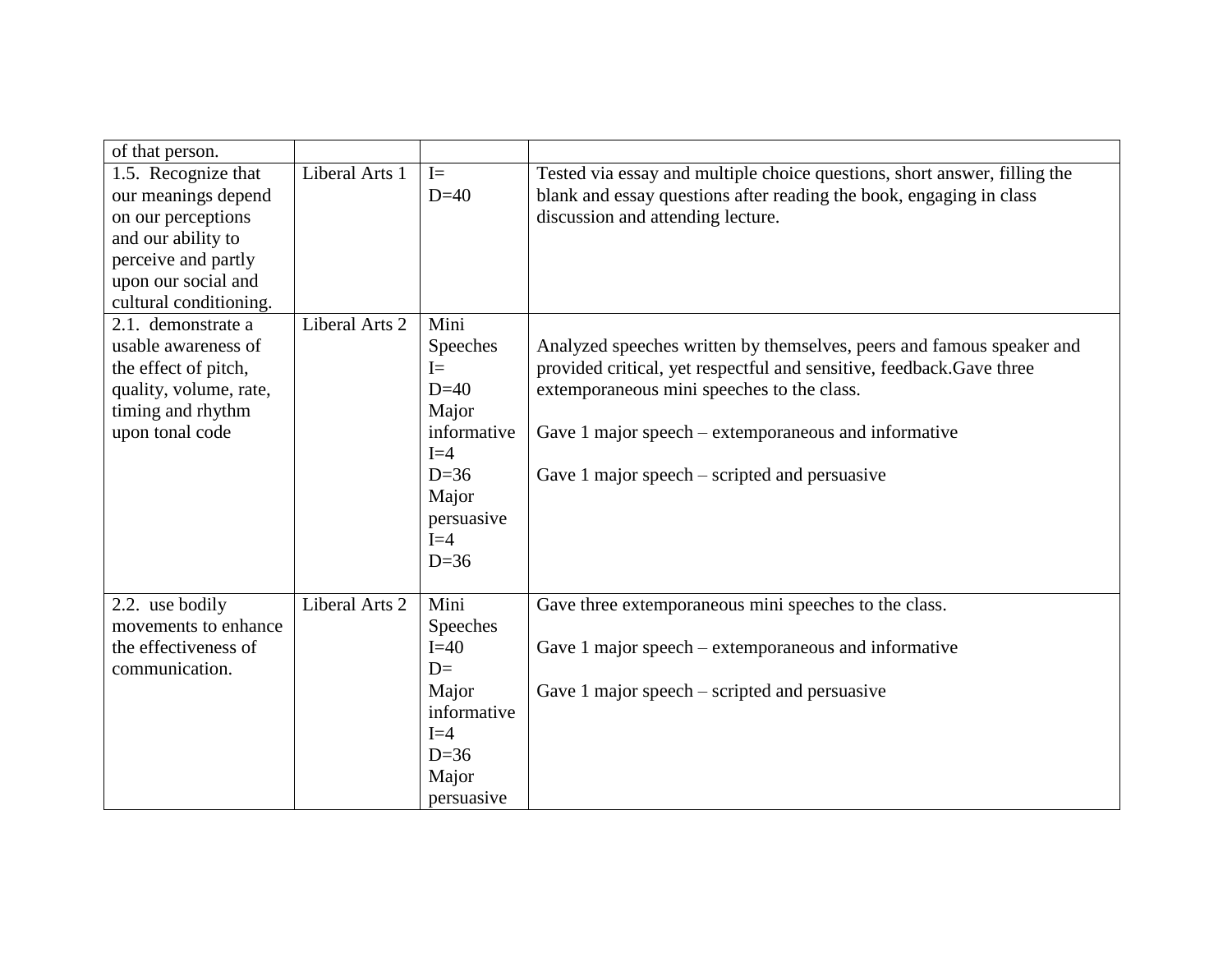|                                                |                | $I=4$<br>$D=36$      |                                                                                                          |  |
|------------------------------------------------|----------------|----------------------|----------------------------------------------------------------------------------------------------------|--|
| 2.3. prepare speeches<br>on various topics,    | Liberal Arts 2 | Mini<br>Speeches     | Gave three extemporaneous mini speeches to the class.                                                    |  |
| organize subject<br>matter/research            |                | $I=$<br>$D=40$       | Gave 1 major speech – extemporaneous and informative                                                     |  |
| material and<br>demonstrate                    |                | Major<br>informative | Gave 1 major speech – scripted and persuasive                                                            |  |
| progressively more                             |                | $I=1$                |                                                                                                          |  |
| speech writing<br>difficult public             |                | $D=34$<br>Major      |                                                                                                          |  |
| addresses.                                     |                | persuasive<br>$I=2$  |                                                                                                          |  |
|                                                |                | $D=35$               |                                                                                                          |  |
| 2.4. present him or<br>herself and ideas in an | Liberal Arts 2 | Mini<br>Speeches     | Gave three extemporaneous mini speeches to the class.                                                    |  |
| effective and<br>convincing manner.            |                | $I=$<br>$D=40$       | Gave 1 major speech – extemporaneous and informative                                                     |  |
|                                                |                | Major<br>informative | Gave 1 major speech $-$ scripted and persuasive                                                          |  |
|                                                |                | $I=$<br>$D=39$       | Two formal written speeches                                                                              |  |
|                                                |                | Major                |                                                                                                          |  |
|                                                |                | persuasive<br>$I =$  |                                                                                                          |  |
|                                                |                | $D=39$               |                                                                                                          |  |
| 3.1. distinguish what                          | Liberal Arts 3 | $I =$                | Tested via essay and multiple choice questions, short answer, filling the                                |  |
| he or she hears from<br>the way he or she      |                | $D=40$               | blank and essay questions after reading the book, engaging in class<br>discussion and attending lecture. |  |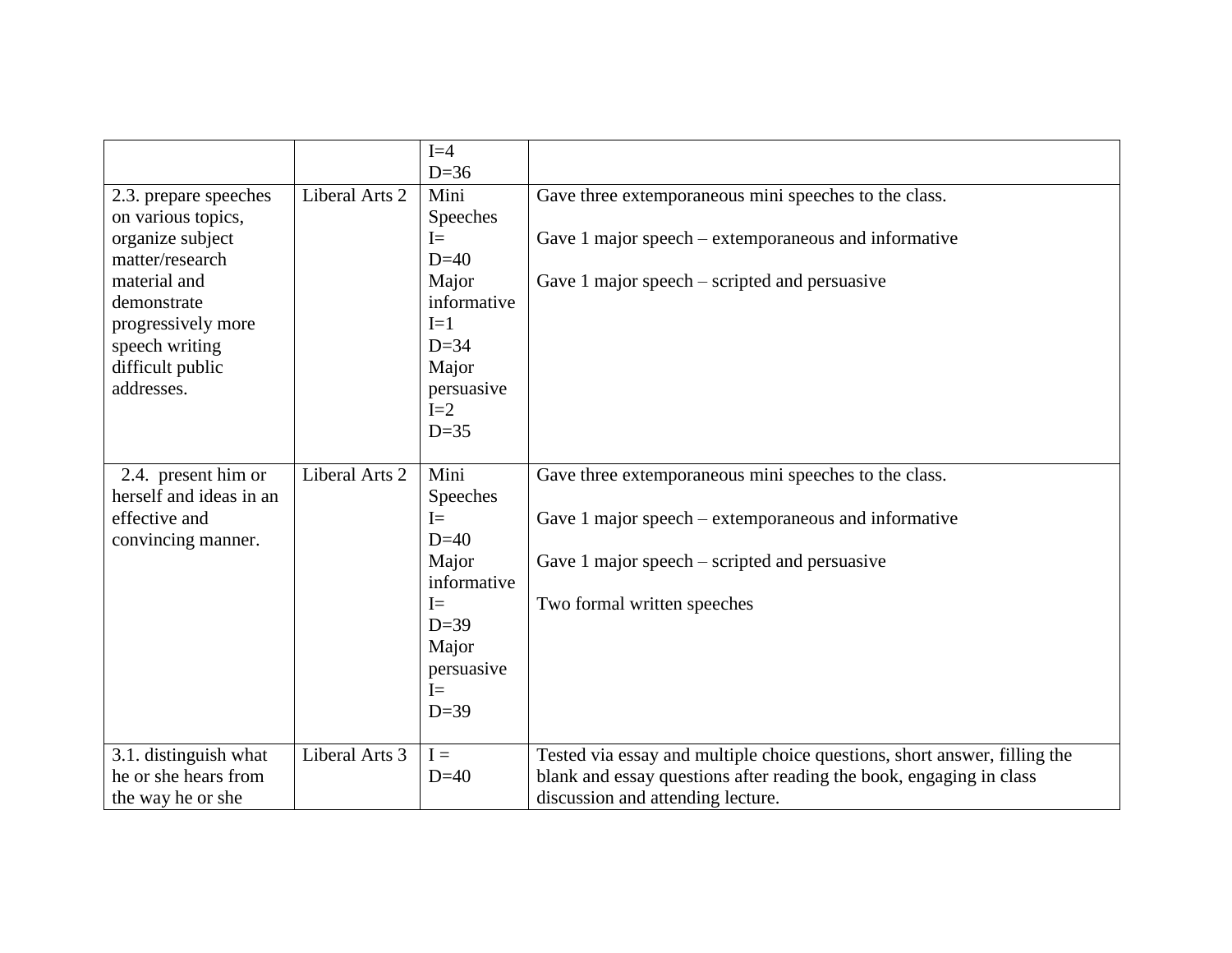| feels about it.<br>peer's speeches                                                                                                       |                |                                                                                                                       | Analyzed speeches written by themselves, peers and famous speaker and<br>provided critical, yet respectful and sensitive, feedback.                                                   |
|------------------------------------------------------------------------------------------------------------------------------------------|----------------|-----------------------------------------------------------------------------------------------------------------------|---------------------------------------------------------------------------------------------------------------------------------------------------------------------------------------|
| 4.1. differentiate<br>between nonverbal<br>messages that are part<br>of verbal messages<br>and those that are part<br>of culture.        | Liberal Arts 4 | $I=$<br>$D=40$                                                                                                        | Tested via essay and multiple choice questions, short answer, filling the<br>blank and essay questions after reading the book, engaging in class<br>discussion and attending lecture. |
| 4.2. demonstrate<br>ability to make non-<br>verbal feedback<br>consistent with verbal<br>response.                                       | Liberal Arts 4 | Mini<br>Speeches<br>$I=40$<br>$D=$<br>Major<br>informative<br>$I=40$<br>$D=$<br>Major<br>persuasive<br>$I=40$<br>$D=$ | Gave three extemporaneous mini speeches to the class.<br>Gave 1 major speech – extemporaneous and informative<br>Gave 1 major speech $-$ scripted and persuasive                      |
| 5.1. develop an<br>awareness of the<br>barriers and<br>breakdowns<br>that can interfere with<br>speech messages and<br>acquire practical | Liberal Arts 5 | $I = 4$<br>$D=36$                                                                                                     | Tested via essay and multiple choice questions, short answer, filling the<br>blank and essay questions after reading the book, engaging in class<br>discussion and attending lecture. |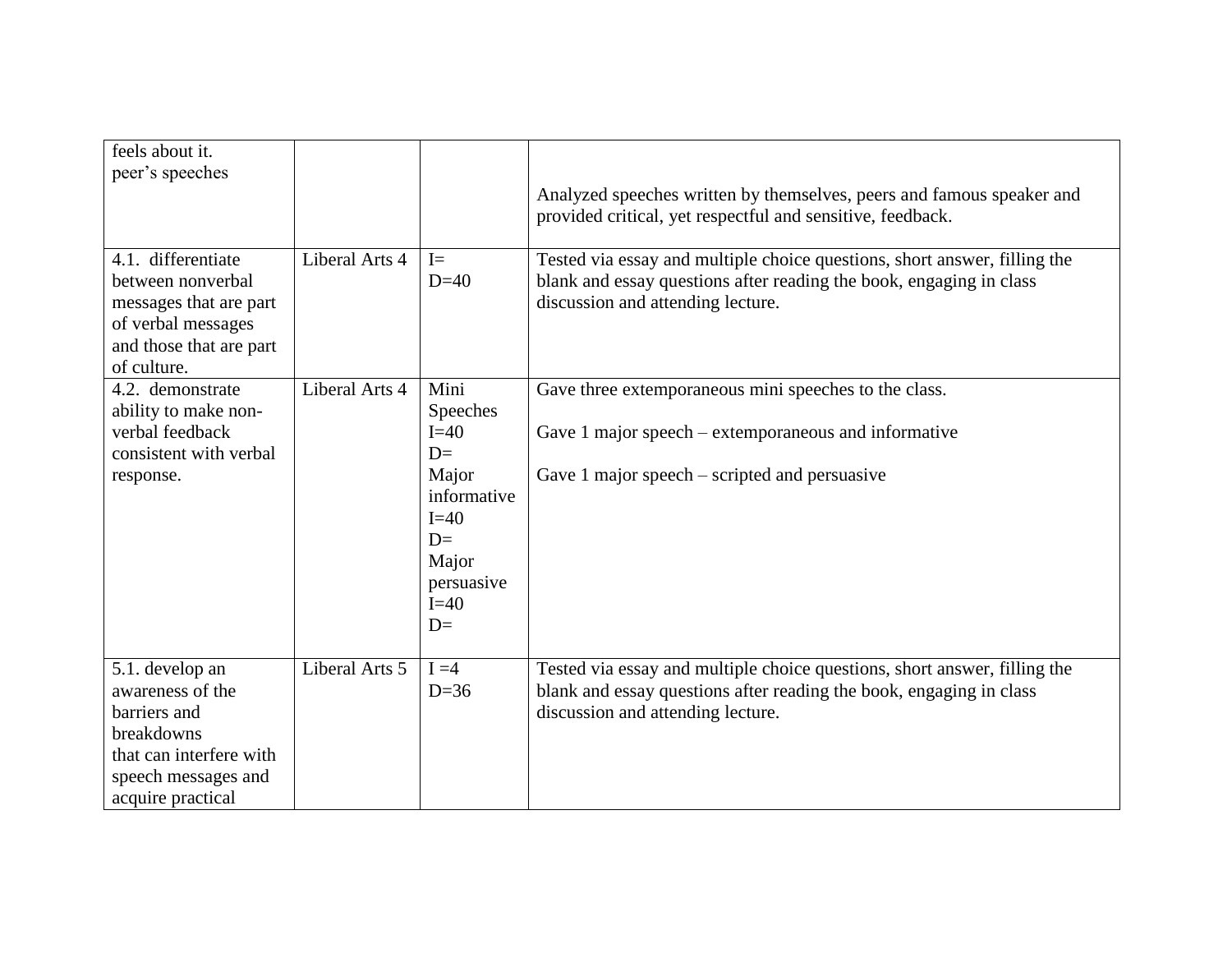| response<br>means to surmount<br>them as they arise.                                                                                                    |                |                              |                                                                                                                                                                                       |  |
|---------------------------------------------------------------------------------------------------------------------------------------------------------|----------------|------------------------------|---------------------------------------------------------------------------------------------------------------------------------------------------------------------------------------|--|
| Liberal Arts 5<br>5.2. demonstrate the<br>various roles of the                                                                                          |                | Mini<br>Speeches             | Gave three extemporaneous mini speeches to the class.                                                                                                                                 |  |
| communication<br>process                                                                                                                                | $I=$<br>$D=40$ |                              | Gave 1 major speech – extemporaneous and informative                                                                                                                                  |  |
|                                                                                                                                                         |                | Major<br>informative         | Gave 1 major speech $-$ scripted and persuasive                                                                                                                                       |  |
|                                                                                                                                                         |                | $I =$<br>$D=40$<br>Major     | Analyzed speeches written by themselves, peers and famous speaker and<br>provided critical, yet respectful and sensitive, feedback.                                                   |  |
|                                                                                                                                                         |                | persuasive<br>$I=$<br>$D=40$ | served as active and respectful audience members for peers speeches                                                                                                                   |  |
| 5.3. explain the<br>effect of culture<br>and gender on<br>communication                                                                                 | Liberal Arts 5 | $I =$<br>$D=40$              | Tested via essay and multiple choice questions, short answer, filling the<br>blank and essay questions after reading the book, engaging in class<br>discussion and attending lecture. |  |
| 5.4. recognize<br>the various types<br>of interpersonal<br>communication<br>and identify<br>appropriate<br>methods or<br>strategies<br>of communicating | Liberal Arts 5 | $I = 40$<br>$D=$             | Tested via essay and multiple choice questions, short answer, filling the<br>blank and essay questions after reading the book, engaging in class<br>discussion and attending lecture. |  |